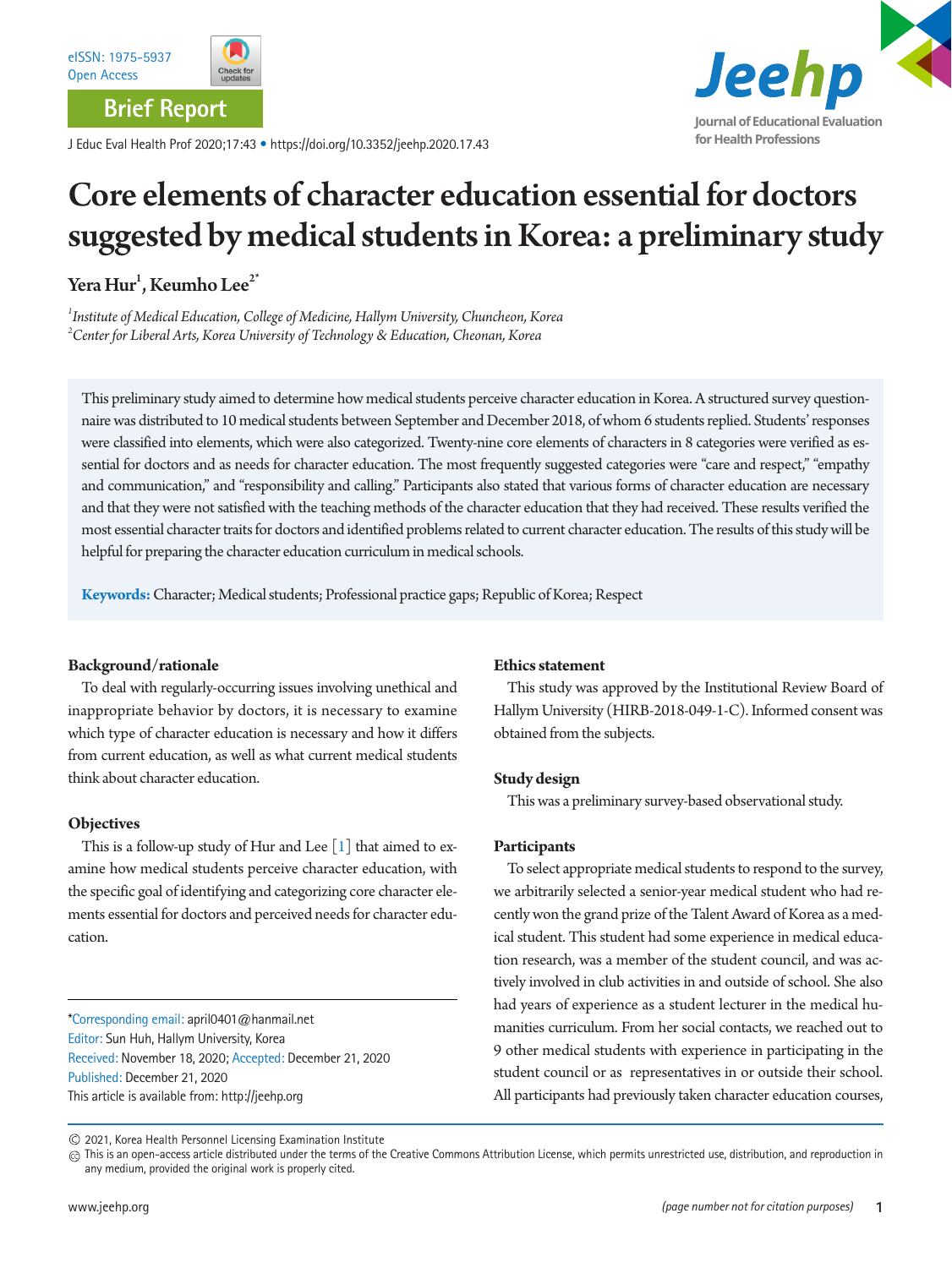

although those courses may not have had the same format (content, instructional method, and evaluation method). The participants, who were in their 5th or 6th year of study, were selected from different medical schools in Korea and were asked to evaluate the content of the curriculum.

#### **Setting**

This survey-based preliminary observational study explored the experiences of medical students in their senior academic years concerning character education. The 10 participants who agreed to participate in the study were sent structured interview questions between September and December 2018, to which only 6 students responded in written form. The lack of a response from 4 participants may have been due to their preparation for the medical licensing examination, as some participants were in their final academic years. The respondents included 1 female and 5 male students; 4 respondents were in their 5th year and 2 in their 6th year.

#### **Educational intervention**

One should note that character education is acquired in various forms, including not only the formal curriculum, but also the informal curriculum and the hidden curriculum (e.g., teamwork activities, various club activities in and off-campus, and modeling professors' behavior). This makes it difficult to clearly state the educational intervention of this study. Despite this limitation, Table 1 lists the subjects related to character education at the institutions with which the 6 participants were affiliated. The listed subjects are examples of formal programs that may have helped the students to experience character education.

#### **Measurement tool**

The structured interview questionnaire consisted of 5 items: 3 open-ended items on character education used by Hur and Lee [1], and 2 additionally developed items ([Supplement 1](#page-4-1)). This questionnaire was translated into English for other researchers [\(Supplement 2](#page-4-1)). Two additional questions (items 3 and 4) were developed to obtain more detail on medical students' perspec-

tives, focusing on the status of character education experienced by students as the consumers of medical education.

### **Statistical methods**

The interview results were summarized and categorized descitively [\(Dataset 1\)](#page-4-2). No statiscal analysis was done.

### **Outcome data**

The results of the interviews with the medical students showed that all students considered character education to be necessary because character is the basic quality essential for doctors, as well as the model of a mature intellectual. Some students responded with the following opinions.

"Look at the social issues and cover-ups of all kinds of accidents. These problems occur even though doctors learned in theory from school that they shouldn't do those kinds of things. Beyond just teaching knowledge and providing practical training, there is a need for maturity in terms of morality and personality."

"It's uncertain whether we can always maintain a consistent level of character as we study, even though we are adults. Medical education must provide not just knowledge, but also humanities and character education to guide us in the right direction with the competencies to graduate and maintain our basic qualities as doctors."

According to the participants' responses, they thought that the qualities of character most essential for doctors were a spirit of service and empathic ability. The main opinions were as follows.

"The most fundamental thing is a spirit of service. This is the spirit of making efforts to help and coexist with others, and not for personal gains."

"There must be a holistic approach based on the empathic ability to determine the most applicable treatment for patients by understanding their conditions as well as possessing a comprehensive understanding of both the patients and their caregiv-

<span id="page-1-0"></span>**Table 1.** List of subjects related to character education at participants' medical schools

| Medical school                                                                                                                                                                                                                           | Subjects related to character education                                                                                                                                   |  |
|------------------------------------------------------------------------------------------------------------------------------------------------------------------------------------------------------------------------------------------|---------------------------------------------------------------------------------------------------------------------------------------------------------------------------|--|
| Medical school A <sup>a)</sup>                                                                                                                                                                                                           | Medical humanities; Conversations with mentors; Doctors and professionalism                                                                                               |  |
| Medical school B <sup>b)</sup>                                                                                                                                                                                                           | Leadership Development; Activities for human growth I, II; Leadership practice; Understanding and communicating with medical or-<br>ganizations; Patient, Doctor, Society |  |
| Medical school C <sup>c)</sup>                                                                                                                                                                                                           | Flex mentoring; Motivation inducement; Foundation of medical humanities; Communication skills                                                                             |  |
| Medical school D <sup>d)</sup>                                                                                                                                                                                                           | Physician leadership; Character education practice; Medical ethics based on team-based learning                                                                           |  |
| <sup>a</sup> bttry/modicine.org/color=callstration/callstration/callstration/callstration/callstration/callstration/callstration/callstration/callstration/callstration/calculation/calculation/calculation/calculation/calculation/calc |                                                                                                                                                                           |  |

http://medicine.ajou.ac.kr/fr\_university/sub\_02\_04. <sup>o</sup>https://medical.yonsei.ac.kr/we/index.php?mid=edu\_course&category<sup>.</sup> <sup>d</sup>https://med.konyang.ac.kr/med/sub02.01.do.<sup>dl</sup>https://www.kmu-med.ac.kr:7454/content/04class/01\_02.php?part=20.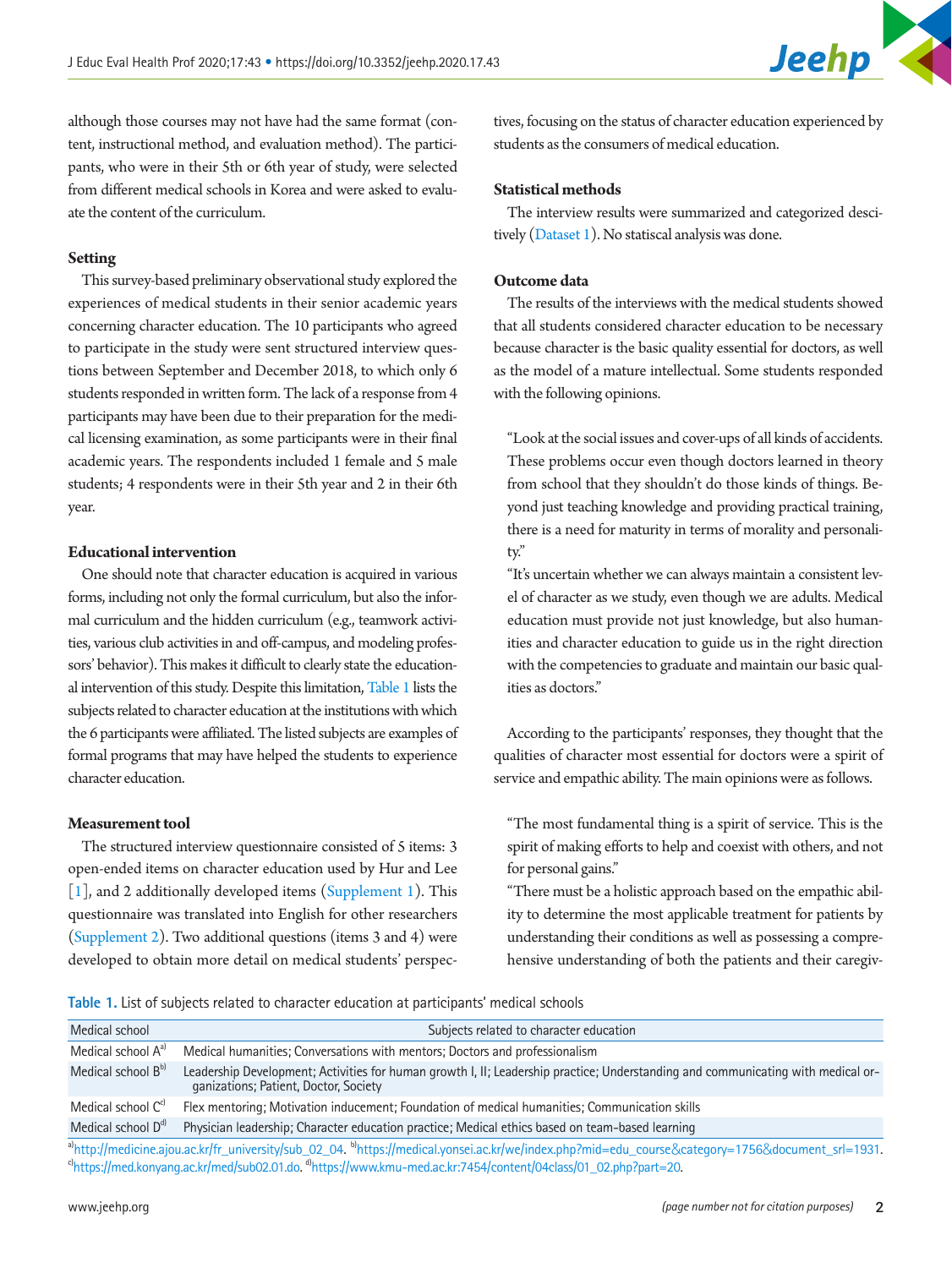## ers."

"It is essential to think about patients and have a morally upright attitude without cheating."

The respondents stated many opinions about the problems of character education in current medical education, most of which were related to theory-based education, apprenticeship learning, and unstandardized education. Some of the participants also mentioned inappropriate content of evaluations and theory-practice gaps.

"In a nutshell, there is no standardized education. Without establishing proper, standardized education, we won't be able to break the vicious cycle."

"Due to the issue of low medical reimbursement rates facing the medical system, students feel skeptical about the discrepancy between general perceptions of medical care and stated values of nobility, morality, and mission; and students hold onto their cynical attitudes."

The students stated that there is a need for education focused on experiences or activities, education on communication and collaboration, and education focused on various cases to understand that the art of medicine is about the art of healing.

"Courses based on reading or debates rather than lectures, education focused on various activities such as community service off-campus."

"I think there must be a humanities course that helps us understand patients' thoughts and emotions as well as the situation they are in. Since doctors work with people in various professions at the hospital, we must learn about team-based collaboration."

Students were generally satisfied with mentoring and education

on communication skills, but not with education delivered through the old-fashioned methods of lecturing and reading.

"Character education that just provides a one-time lesson without any experience is meaningless."

"The kind of character education I received was mostly boring lectures or quizzes on minor things after reading."

### **Main results**

Thirty-two core elements were extracted from the question eliciting opinions on the core elements of character essential for doctors. This study incorporated 29 elements, excluding medical knowledge, expertise, and information power, which have little relevance to character, into the classification table developed by Hur and Lee  $[1]$ . The categories that included the most elements were "care and respect," "responsibility and calling," and "empathy and communication" [\(Table 2](#page-2-0)).

Participants also responded that various forms of character education are necessary and that they were not satisfied with the teaching methods used in character education. Furthermore, they stated that the problems related to current character education were theory-based education, apprenticeship learning, unstandardized education, inappropriate content of evaluations, and theory-practice gaps.

## **Interpretation**

The importance of character education in medical education has long been clear. However, studies among professors and students alike have indicated that there are negative perceptions regarding how character education is carried out  $\lceil 1 \rceil$ . It is necessary to consider not only the content, but also the teaching and evaluation methods of character education in medical education.

[Fig. 1](#page-3-0) shows the core elements essential for doctors chosen by the medical students. They chose "care and respect" as the most important core element, which is consistent with our previous

<span id="page-2-0"></span>**Table 2.** Categories and core elements of character education essential for doctors suggested by medical students in Korea

| Category <sup>a)</sup>                  | Elements (no. of responses)                                                                               |
|-----------------------------------------|-----------------------------------------------------------------------------------------------------------|
| Care and respect $(n = 9)$              | Care (3), respect (2), companionship (1), understanding (1), understanding of patients (1), attention (1) |
| Patience and leadership $(n = 1)$       | Leadership (1)                                                                                            |
| Empathy and communication $(n = 8)$     | Communication (3), empathy (2), interaction (1), open mind (1), love for humanity(1)                      |
| Service and sacrifice $(n = 4)$         | Spirit of service (2), sharing (1), spirit of sacrifice (1)                                               |
| Collaboration and magnanimity $(n = 6)$ | Collaboration (4), management (1), magnanimity (1)                                                        |
| Responsibility and calling $(n = 7)$    | Responsibility (3), effort (1), diligence (1), ethics (1), patience (1)                                   |
| Honesty and humility $(n = 5)$          | Honesty (2), humility (1), fairness (1), order (1)                                                        |
| Creativity and positivity $(n = 2)$     | Flexibility (1), creativity (1)                                                                           |

a)The categories of the core elements were adopted from the classification by a previous study of Hur and Lee [[1\]](#page-4-3), "Identification and evaluation of the core elements of character education for medical students in Korea."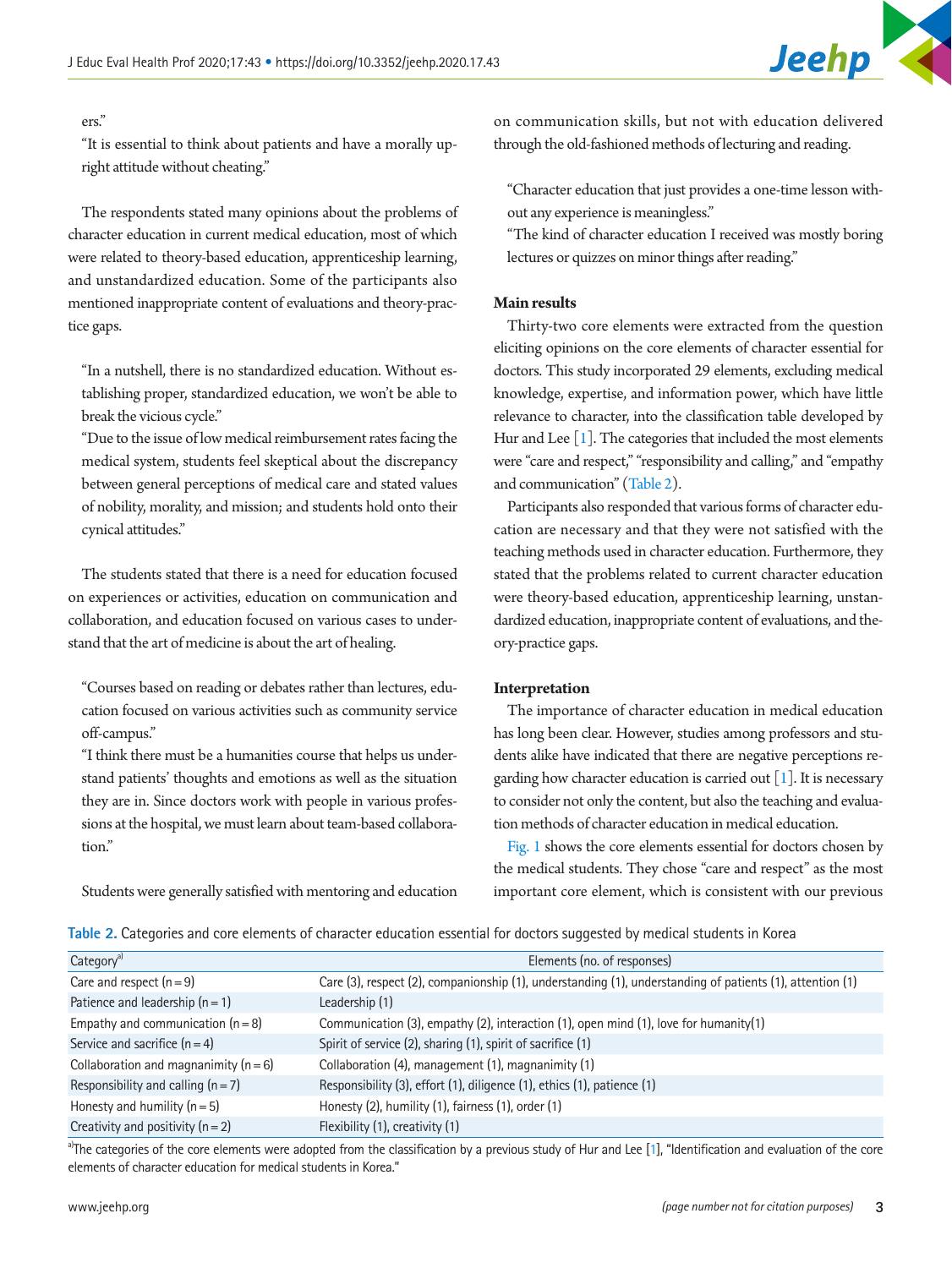

<span id="page-3-0"></span>

**Fig. 1.** Comparing the importance of core elements of character education between students of the present study and professors in the previous study [\[1\]](#page-4-3).

study conducted among professors [1]. However, as pointed out by Beauchamp  $\lceil 2 \rceil$ , in the evolving paradigm of post-modernity, professionals pursue a balanced life between their lifestyle and responsibility, accountability, and autonomy. Therefore, the "service and spirit of sacrifice" valued by professors in the framework of traditional professionalism is pushed to below 3rd place for the new millennial generation, which values work-life balance. The significance of this study is its examination of how medical students perceived character education using a structured questionnaire. The term "character," which may be confused with "personality traits," refers to the basic attitude, values, and mindset of a doctor  $[1]$ ; as such, its meaning is closer to "virtue." According to a study by Leffel et al. [\[3\]](#page-4-5), virtuous students were recognized by their peers to be exemplary doctors, and virtues, rather than personality traits, predicted prosocial behavior. Hawking et al. [\[4](#page-4-6)] also stated that medical students face ethical and professional problems during clinical education. In the face of these problems, virtues such as wisdom, response, composition, or empathy are useful to medical students. Therefore, character education should be provided in medical school programs and should be considered in the design of educational experiences that intentionally emphasize the building of virtues. In other words, the virtues and proper behavior that a doctor should have can be fostered through character education.

#### **Limitation/generalizability**

The generalizability of the results is limited, as this preliminary study examined only a few medical students. There are also limitations of the educational intervention of the study due to the differences in the 6 participants' experiences of character education. The 4 schools provided common programs such as communica-

tion, leadership, mentoring, and professionalism, but some schools had character education-focused programs such as "character education practice," and the number of subjects related to character education were different among the curricula. An indepth follow-up study including interviews with a greater number of medical students should be done, and further research should also determine whether there are differences in perceptions or levels of character depending on demographic characteristics. It is difficult to generalize the present results to medical schools in Korea or abroad because of the preliminary nature of this study.

#### **Conclusion**

The medical students who participated in this study suggested 29 elements of character education, which can be classified into 8 categories. Three categories were particularly prominent: care and respect, empathy and communication, and responsibility and calling. Society requires doctors who possess not only medical knowledge and skills, but also a high level of ethics, responsibility, and morality. It is necessary to develop and apply curricula, teaching methods, and evaluation methods for character education in medical schools to be practical and effective, instead of superficial or perfunctory.

# **ORCID**

Yera Hur: [https://orcid.org/0000-0002-0142-3078](http://orcid.org/0000-0002-0142-3078); Keumho Lee: [https://orcid.org/0000-0003-3370-0583](http://orcid.org/0000-0003-3370-0583)

# **Authors' contributions**

Conceptualization: YH. Data curation: KL. Formal analysis: